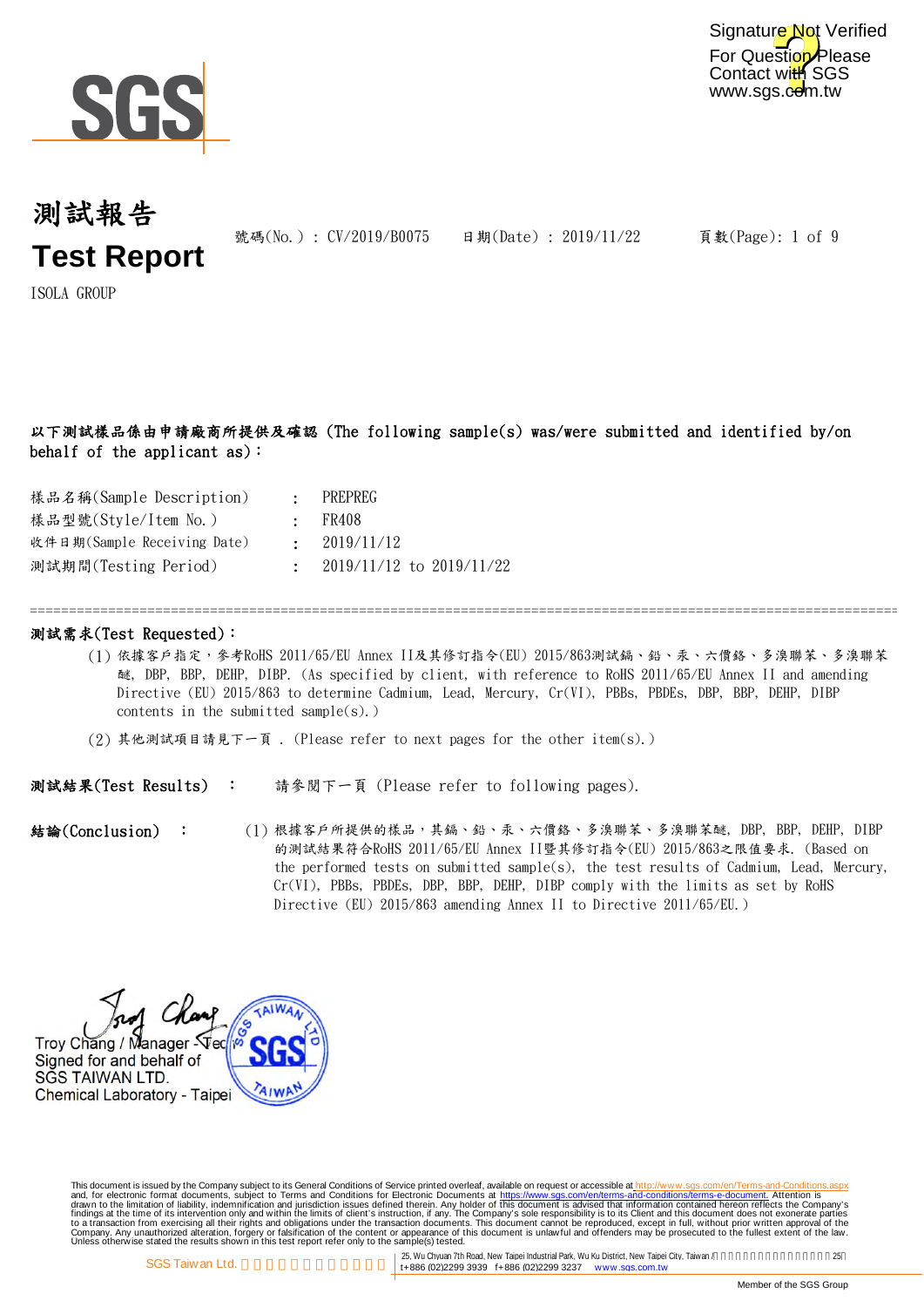

號碼(No.): CV/2019/B0075 日期(Date): 2019/11/22 頁數(Page): 2 of 9

ISOLA GROUP

## 測試結果(Test Results)

: 黃色片狀 (YELLOW SHEET) 測試部位(PART NAME)No.1

| 测試項目<br>(Test Items)                                               | 單位<br>$(\text{Unit})$ | 測試方法<br>(Method)                                                                                                                                                                                                                    | MDL                      | 結果<br>(Result)<br>No.1 | 限值<br>(Limit)            |
|--------------------------------------------------------------------|-----------------------|-------------------------------------------------------------------------------------------------------------------------------------------------------------------------------------------------------------------------------------|--------------------------|------------------------|--------------------------|
| 鎘 / Cadmium (Cd)                                                   | mg/kg                 | 參考IEC 62321-5 (2013), 以感應耦合<br>電漿發射光譜儀檢測. / With                                                                                                                                                                                    | $\overline{2}$           | n. d.                  | 100                      |
| 鉛 / Lead (Pb)                                                      | mg/kg                 | reference to IEC $62321-5$ (2013)<br>and performed by ICP-OES.                                                                                                                                                                      | $\overline{2}$           | 2.09                   | 1000                     |
| 汞 / Mercury (Hg)                                                   | mg/kg                 | 參考IEC 62321-4:2013+ AMD1:2017,<br>以感應耦合電漿發射光譜儀檢測. /<br>With reference to IEC 62321-<br>$4:2013+$ AMD1:2017 and performed by<br>ICP-OES.                                                                                             | $\overline{2}$           | n. d.                  | 1000                     |
| 六價鉻 / Hexavalent Chromium Cr(VI)<br>$\left( \blacklozenge \right)$ | mg/kg                 | 參考IEC 62321-7-2 (2017), 以UV-VIS<br>檢測;參考IEC 62321-5 (2013),以<br>ICP-OES檢測. / With reference to<br>IEC $62321 - 7 - 2$ (2017) and performed<br>by UV-VIS. ; With reference to IEC<br>$62321 - 5$ (2013) and performed by<br>ICP-OES. | 8                        | n.d.                   | 1000                     |
| 多溴聯苯總和 / Sum of PBBs                                               | mg/kg                 |                                                                                                                                                                                                                                     | $\overline{\phantom{0}}$ | n. d.                  | 1000                     |
| 一溴聯苯 / Monobromobiphenyl                                           | mg/kg                 |                                                                                                                                                                                                                                     | 5                        | n. d.                  |                          |
| Dibromobiphenyl<br>二溴聯苯 /                                          | mg/kg                 | 參考IEC 62321-6 (2015), 以氣相層析<br>/質譜儀檢測. / With reference to<br>IEC $62321-6$ $(2015)$ and performed<br>by GC/MS.                                                                                                                     | 5                        | n. d.                  | $\overline{\phantom{0}}$ |
| Tribromobiphenyl<br>三溴聯苯                                           | mg/kg                 |                                                                                                                                                                                                                                     | $\overline{5}$           | n. d.                  |                          |
| Tetrabromobiphenyl<br>四溴聯苯                                         | mg/kg                 |                                                                                                                                                                                                                                     | $\overline{5}$           | n. d.                  | $\overline{\phantom{0}}$ |
| 五溴聯苯<br>Pentabromobiphenyl                                         | mg/kg                 |                                                                                                                                                                                                                                     | 5                        | n. d.                  |                          |
| Hexabromobiphenyl<br>六溴聯苯                                          | mg/kg                 |                                                                                                                                                                                                                                     | 5                        | n. d.                  |                          |
| Heptabromobiphenyl<br>七溴聯苯                                         | mg/kg                 |                                                                                                                                                                                                                                     | 5                        | n. d.                  |                          |
| Octabromobiphenyl<br>八溴聯苯                                          | mg/kg                 |                                                                                                                                                                                                                                     | 5                        | n. d.                  | $\overline{\phantom{0}}$ |
| 九溴聯苯 / Nonabromobipheny1                                           | mg/kg                 |                                                                                                                                                                                                                                     | 5                        | n. d.                  | $\overline{\phantom{0}}$ |
| 十溴聯苯 / Decabromobipheny1                                           | mg/kg                 |                                                                                                                                                                                                                                     | 5                        | n. d.                  | $\qquad \qquad -$        |

This document is issued by the Company subject to Terms and Conditions of Service printed overleaf, available on request on electronic forms. asponsible to the Seneral Conditions for Electronic Documents at https://www.sgs

25, Wu Chyuan 7th Road, New Taipei Industrial Park, Wu Ku District, New Taipei City, Taiwan / 25<br>
1998 ft ASS (02)2299 3939 ft ASS (02)2299 3237 www.sgs.com.tw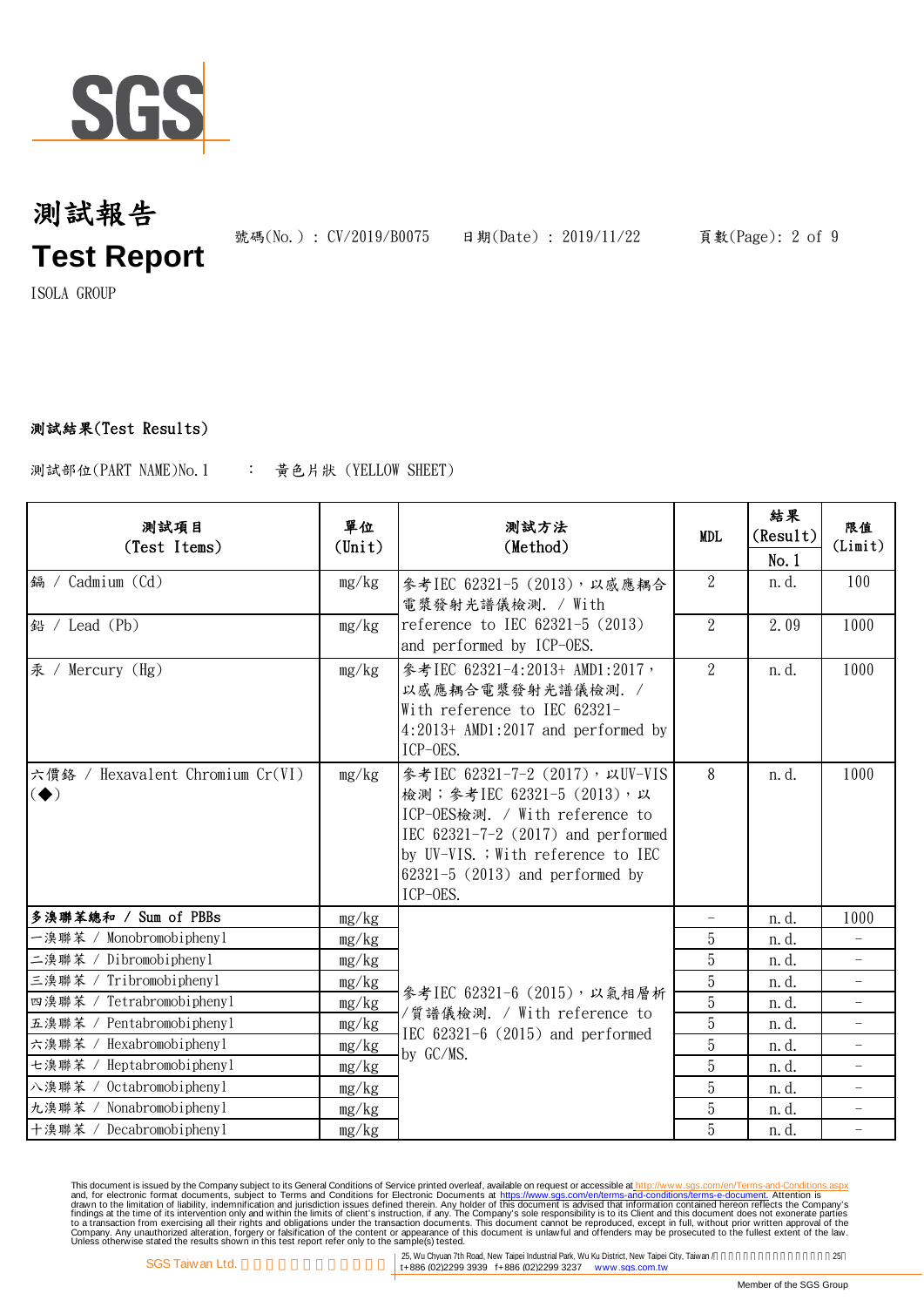

號碼(No.): CV/2019/B0075 日期(Date): 2019/11/22 頁數(Page): 3 of 9

ISOLA GROUP

| 测試項目<br>(Test Items)                                          | 單位<br>$(\text{Unit})$ | 测試方法<br>(Method)                                                                                                      | <b>MDL</b>               | 結果<br>(Result) | 限值<br>(Limit)            |
|---------------------------------------------------------------|-----------------------|-----------------------------------------------------------------------------------------------------------------------|--------------------------|----------------|--------------------------|
|                                                               |                       |                                                                                                                       |                          | No.1           |                          |
| 多溴聯苯醚總和 / Sum of PBDEs                                        | mg/kg                 |                                                                                                                       | $\overline{\phantom{a}}$ | n.d.           | 1000                     |
| 一溴聯苯醚 / Monobromodiphenyl ether                               | mg/kg                 |                                                                                                                       | 5                        | n.d.           | $\equiv$                 |
| 二溴聯苯醚 / Dibromodiphenyl ether                                 | mg/kg                 | 參考IEC 62321-6 (2015), 以氣相層析<br>/質譜儀檢測. / With reference to<br>IEC $62321-6$ $(2015)$ and performed<br>by GC/MS.       | 5                        | n.d.           |                          |
| 三溴聯苯醚 / Tribromodiphenyl ether                                | mg/kg                 |                                                                                                                       | 5                        | n. d.          | $\overline{\phantom{0}}$ |
| 四溴聯苯醚 / Tetrabromodiphenyl ether                              | mg/kg                 |                                                                                                                       | 5                        | n.d.           | $\overline{\phantom{0}}$ |
| 五溴聯苯醚 / Pentabromodiphenyl ether                              | mg/kg                 |                                                                                                                       | $\overline{5}$           | n. d.          |                          |
| 六溴聯苯醚 / Hexabromodiphenyl ether                               | mg/kg                 |                                                                                                                       | 5                        | n. d.          | $\overline{\phantom{0}}$ |
| 七溴聯苯醚 / Heptabromodiphenyl ether                              | mg/kg                 |                                                                                                                       | 5                        | n.d.           | $\overline{\phantom{0}}$ |
| 八溴聯苯醚 / Octabromodiphenyl ether                               | mg/kg                 |                                                                                                                       | 5                        | n. d.          |                          |
| 九溴聯苯醚 / Nonabromodiphenyl ether                               | mg/kg                 |                                                                                                                       | 5                        | n. d.          | $\overline{\phantom{0}}$ |
| 十溴聯苯醚 / Decabromodiphenyl ether                               | mg/kg                 |                                                                                                                       | 5                        | n. d.          | $-$                      |
| 鄰苯二甲酸二 (2-乙基己基)酯 / DEHP                                       | mg/kg                 |                                                                                                                       | 50                       | n. d.          | 1000                     |
| $(Di - (2-ethylhexyl) phthalate)$ (CAS                        |                       |                                                                                                                       |                          |                |                          |
| No.: $117-81-7$ )                                             |                       |                                                                                                                       |                          |                |                          |
| 鄰苯二甲酸丁苯甲酯 / BBP (Butyl                                        | mg/kg                 |                                                                                                                       | 50                       | n. d.          | 1000                     |
| Benzyl phthalate) (CAS No.: 85-68-7)                          |                       |                                                                                                                       |                          |                |                          |
| 鄰苯二甲酸二丁酯 / DBP (Dibutyl                                       | mg/kg                 |                                                                                                                       | 50                       | n.d.           | 1000                     |
| phthalate) (CAS No.: $84-74-2$ )                              |                       |                                                                                                                       |                          |                |                          |
| 鄰苯二甲酸二異丁酯 / DIBP (Di-                                         | mg/kg                 | 參考IEC 62321-8 (2017), 以氣相層析<br>/質譜儀檢測. / With reference to<br>IEC 62321-8 (2017). Analysis was<br>performed by GC/MS. | 50                       | n. d.          | 1000                     |
| isobutyl phthalate) (CAS No.: 84-69-<br>5)                    |                       |                                                                                                                       |                          |                |                          |
|                                                               |                       |                                                                                                                       |                          |                |                          |
| 鄰苯二甲酸二異癸酯 / DIDP (Di-<br>isodecyl phthalate) (CAS No.: 26761- | mg/kg                 |                                                                                                                       | 50                       | n.d.           |                          |
| $40-0$ ; 68515-49-1)                                          |                       |                                                                                                                       |                          |                |                          |
| 鄰苯二甲酸二異壬酯 / DINP (Di-                                         |                       |                                                                                                                       | 50                       |                |                          |
| isononyl phthalate) (CAS No.: 28553-                          | mg/kg                 |                                                                                                                       |                          | n. d.          |                          |
| $12-0$ ; 68515-48-0)                                          |                       |                                                                                                                       |                          |                |                          |
| 鄰苯二甲酸二正辛酯 / DNOP (Di-n-                                       | mg/kg                 |                                                                                                                       | 50                       | n.d.           |                          |
| octyl phthalate) (CAS No.: 117-84-0)                          |                       |                                                                                                                       |                          |                |                          |
|                                                               |                       |                                                                                                                       |                          |                |                          |

This document is issued by the Company subject to Terms and Conditions of Service printed overleaf, available on request on electronic forms. asponsible to the Seneral Conditions for Electronic Documents at https://www.sgs

25, Wu Chyuan 7th Road, New Taipei Industrial Park, Wu Ku District, New Taipei City, Taiwan / 25<br>
125, Wu Chyuan 7th Road, New Taipei Industrial Park, Wu Ku District, New Taipei City, Taiwan / 25<br>
125, Wu Chyuan 7th Road,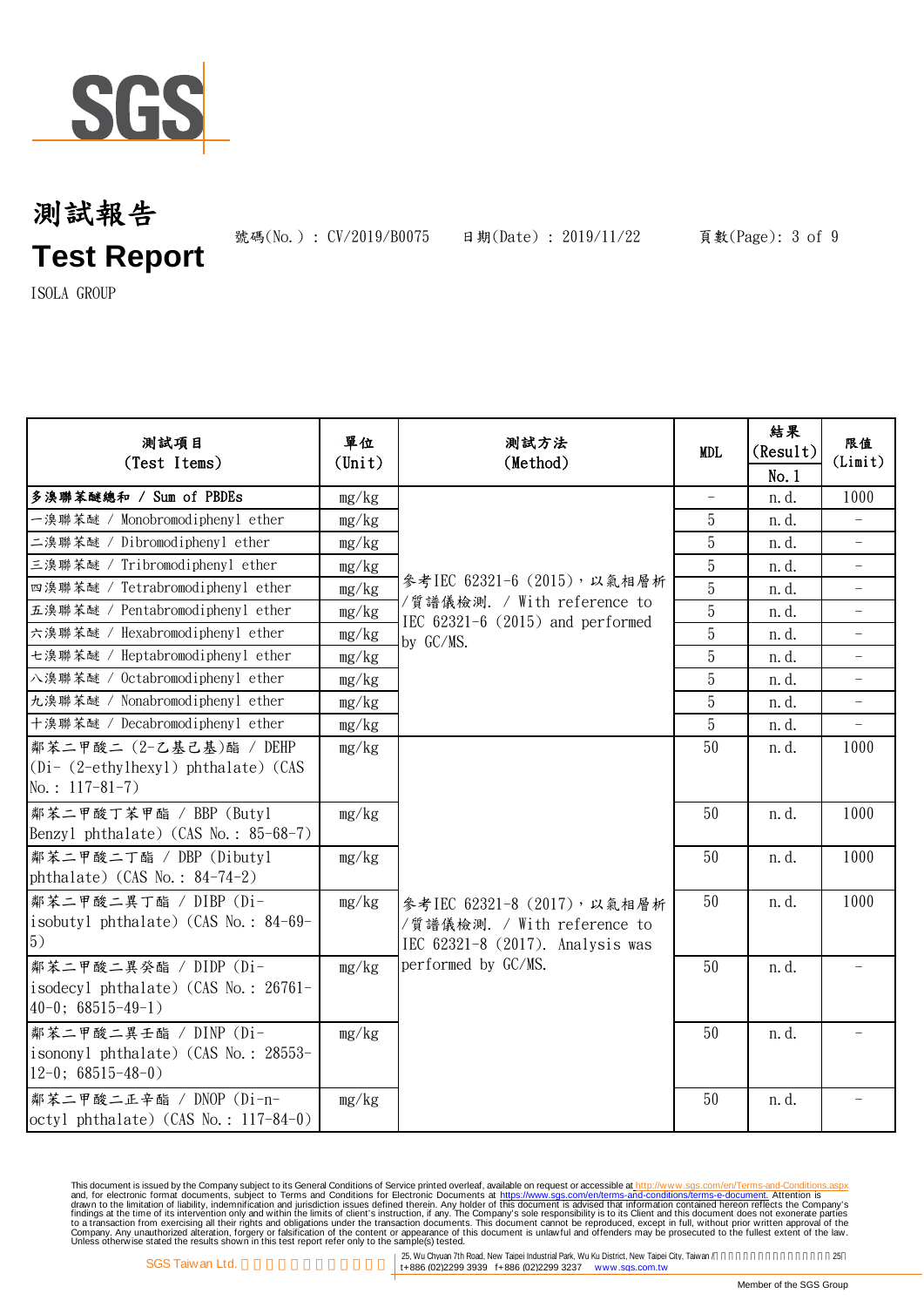

號碼(No.): CV/2019/B0075 日期(Date): 2019/11/22 頁數(Page): 4 of 9

ISOLA GROUP

| 测試項目<br>(Test Items)                                                                                                                                                                                                                                                    | 單位<br>$(\text{Unit})$ | 测試方法<br>(Method)                                                                                                  | <b>MDL</b> | 結果<br>(Result)<br>No.1 | 限值<br>(Limit) |
|-------------------------------------------------------------------------------------------------------------------------------------------------------------------------------------------------------------------------------------------------------------------------|-----------------------|-------------------------------------------------------------------------------------------------------------------|------------|------------------------|---------------|
| 六溴環十二烷及所有主要被辨別出的異構<br>$\ket{\psi}$ / Hexabromocyclododecane (HBCDD)<br>and all major diastereoisomers<br>identified ( $\alpha$ - HBCDD, $\beta$ - HBCDD,<br>$\gamma$ – HBCDD) (CAS No.: 25637-99-4 and<br>$ 3194-55-6$ (134237-51-7, 134237-50-6,<br>$134237 - 52 - 8)$ | mg/kg                 | 參考IEC 62321 (2008), 以氣相層析/<br>質譜儀檢測. / With reference to<br>IEC 62321 (2008). Analysis was<br>performed by GC/MS. | 5          | n. d.                  |               |

## 備註(Note):

- 1. mg/kg = ppm;0.1wt% = 1000ppm
- 2. MDL = Method Detection Limit (方法偵測極限值)
- 3. n.d. = Not Detected (未檢出)
- 4. "-" = Not Regulated (無規格值)
- 5.  $(\blacklozenge)$ :

若鉻含量小於六價鉻之方法偵測極限值,則六價鉻為n.d.,不須再測試六價鉻。 The result of  $Cr(VI)$  is "n.d." as the result of Chromium  $(Cr)$  is less than the MDL of  $Cr(VI)$ , and confirmation test of Cr(VI) is not required. 若鉻含量未小於六價鉻之方法偵測極限值,需進行六價鉻測試。

If the Chromium (Cr) content is not less than the MDL of Cr(VI), confirmation test of Cr(VI) is required.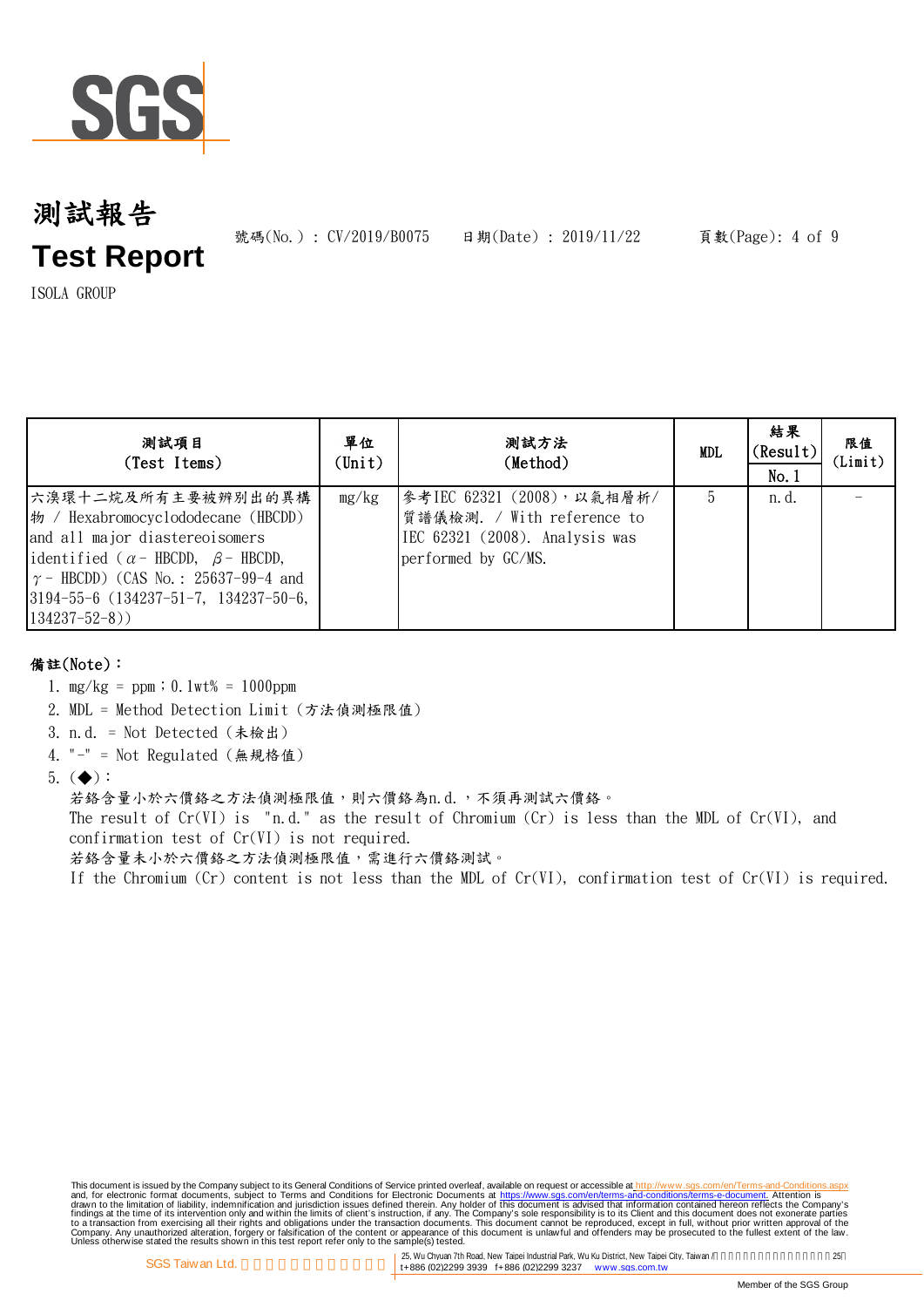

號碼(No.): CV/2019/B0075 日期(Date): 2019/11/22 頁數(Page): 5 of 9

ISOLA GROUP

### 重金屬流程圖 **/ Analytical flow chart of Heavy Metal**

根據以下的流程圖之條件,樣品已完全溶解。(六價鉻測試方法除外)





This document is issued by the Company subject to Terms and Conditions of Service printed overleaf, available on request on electronic forms. asponsible to the Seneral Conditions for Electronic Documents at https://www.sgs

25, Wu Chyuan 7th Road, New Taipei Industrial Park, Wu Ku District, New Taipei City, Taiwan /<br>14886 (02)2299 3939 f+886 (02)2299 3237 www.sgs.com.tw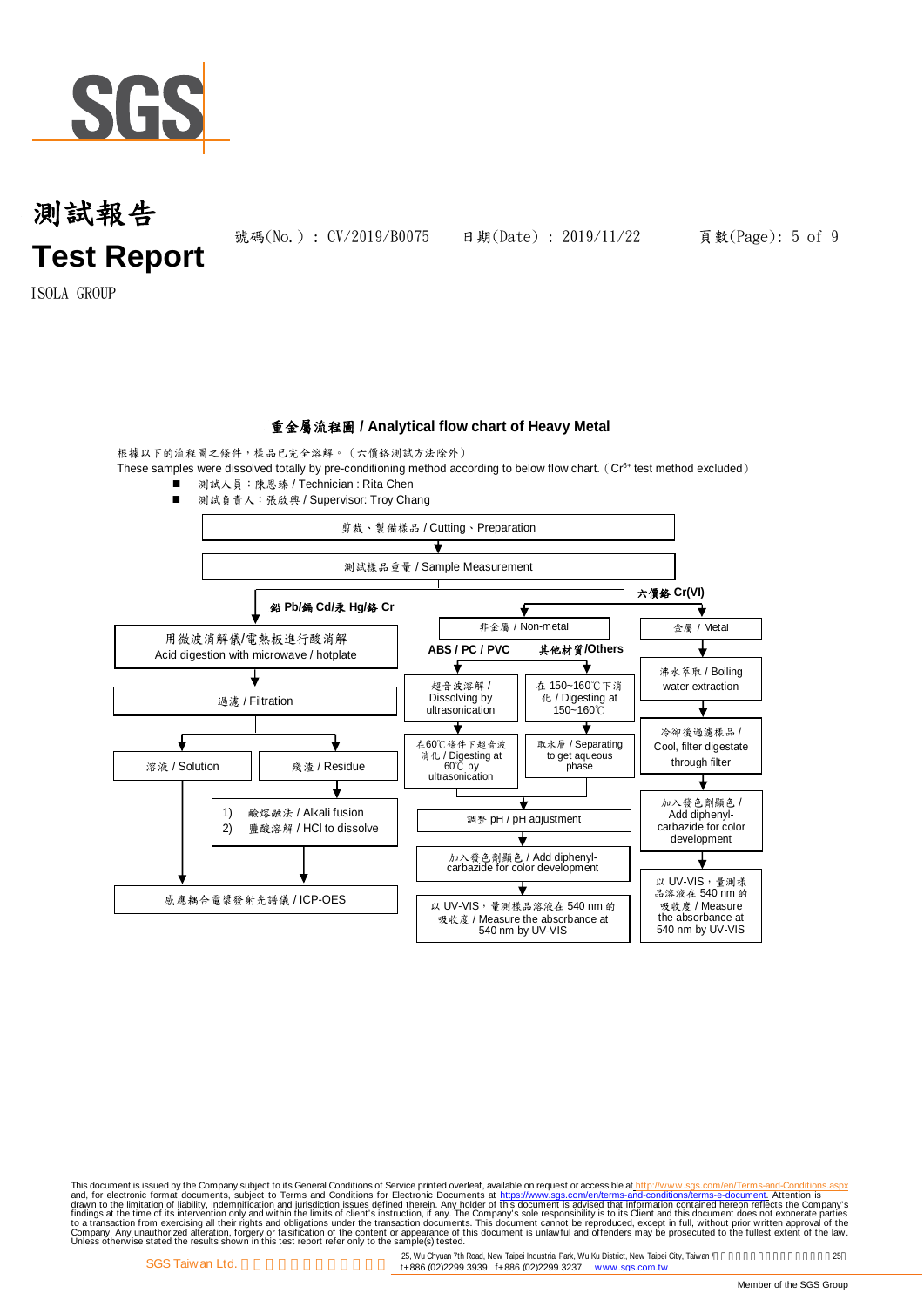

號碼(No.): CV/2019/B0075 日期(Date): 2019/11/22 頁數(Page): 6 of 9

ISOLA GROUP

### 多溴聯苯**/**多溴聯苯醚分析流程圖 **/ Analytical flow chart - PBB/PBDE**

■ 測試人員:涂雅苓 / Technician: Yaling Tu

■ 測試負責人:張啟興 / Supervisor: Troy Chang

初次測試程序 / First testing process 選擇性篩檢程序 / Optional screen process 確認程序 / Confirmation process - - - →



This document is issued by the Company subject to Terms and Conditions of Service printed overleaf, available on request on electronic forms. asponsible to the Seneral Conditions for Electronic Documents at https://www.sgs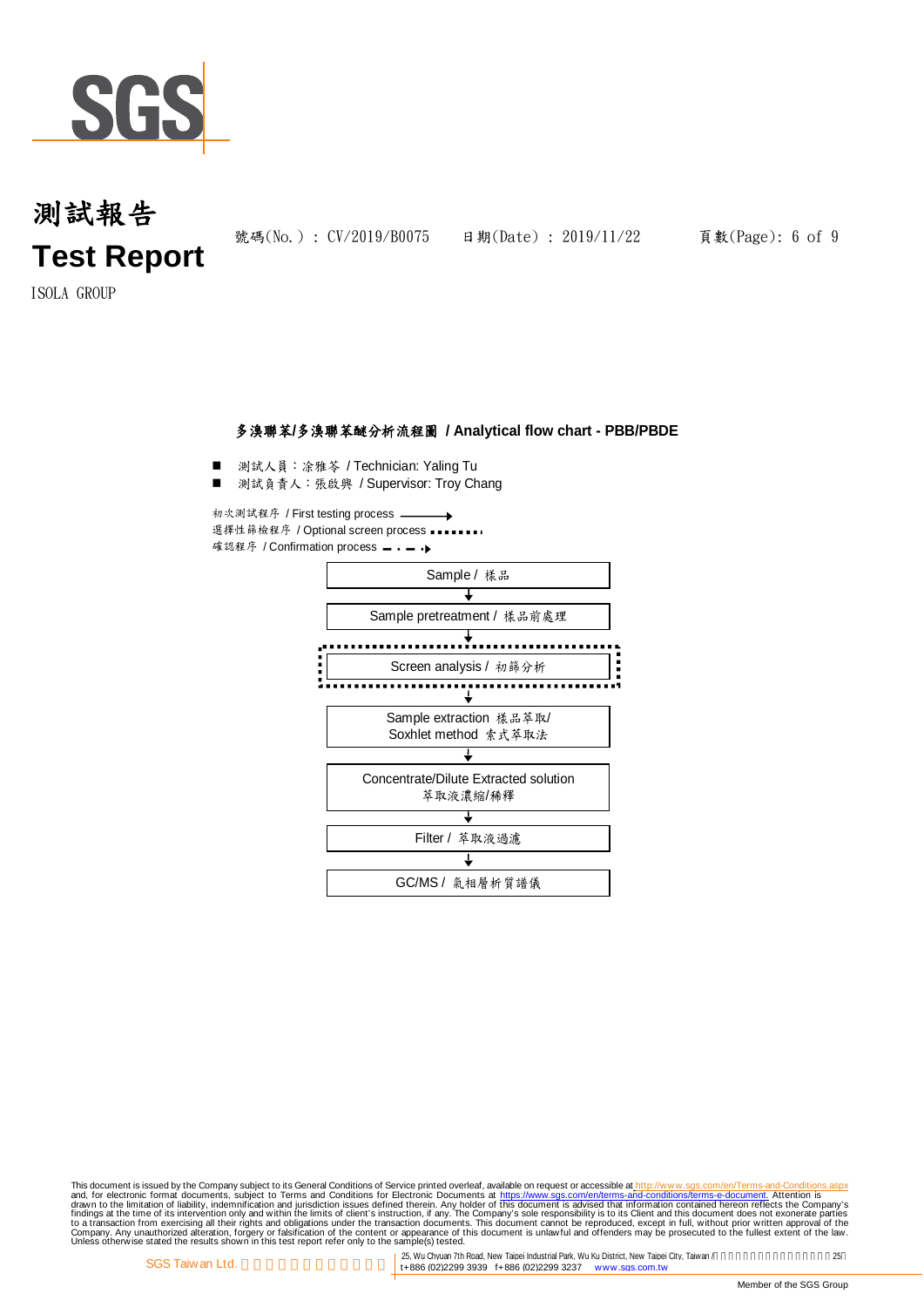

號碼(No.): CV/2019/B0075 日期(Date): 2019/11/22 頁數(Page): 7 of 9

ISOLA GROUP

## 可塑劑分析流程圖 **/ Analytical flow chart - Phthalate**

- 測試人員:涂雅苓 / Technician: Yaling Tu
- 測試負責人: 張啟興 / Supervisor : Troy Chang

### 【測試方法**/Test method: IEC 62321-8**】



This document is issued by the Company subject to Terms and Conditions of Service printed overleaf, available on request on electronic forms. asponsible to the Seneral Conditions for Electronic Documents at https://www.sgs

25, Wu Chyuan 7th Road, New Taipei Industrial Park, Wu Ku District, New Taipei City, Taiwan / 25<br>
1998 ft ASS (02)2299 3939 ft ASS (02)2299 3237 www.sgs.com.tw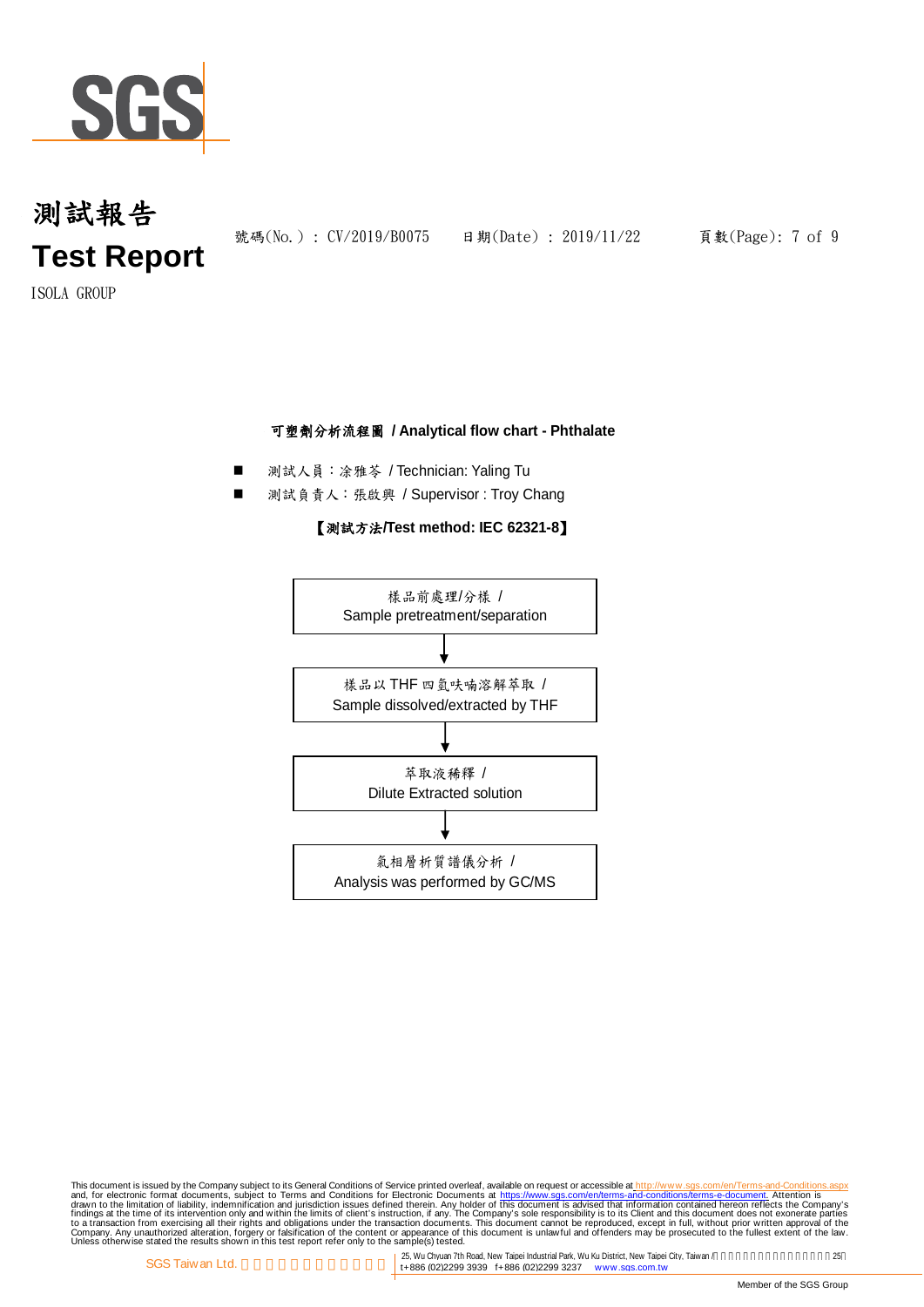

ISOLA GROUP

## 六溴環十二烷分析流程圖 **/ Analytical flow chart - HBCDD**

- 測試人員:凃雅苓 / Technician: Yaling Tu
- 測試負責人:張啟興 / Supervisor: Troy Chang



This document is issued by the Company subject to Terms and Conditions of Service printed overleaf, available on request on electronic forms. asponsible to the Seneral Conditions for Electronic Documents at https://www.sgs

25, Wu Chyuan 7th Road, New Taipei Industrial Park, Wu Ku District, New Taipei City, Taiwan / 25<br>
1998 ft ASS (02)2299 3939 ft ASS (02)2299 3237 www.sgs.com.tw